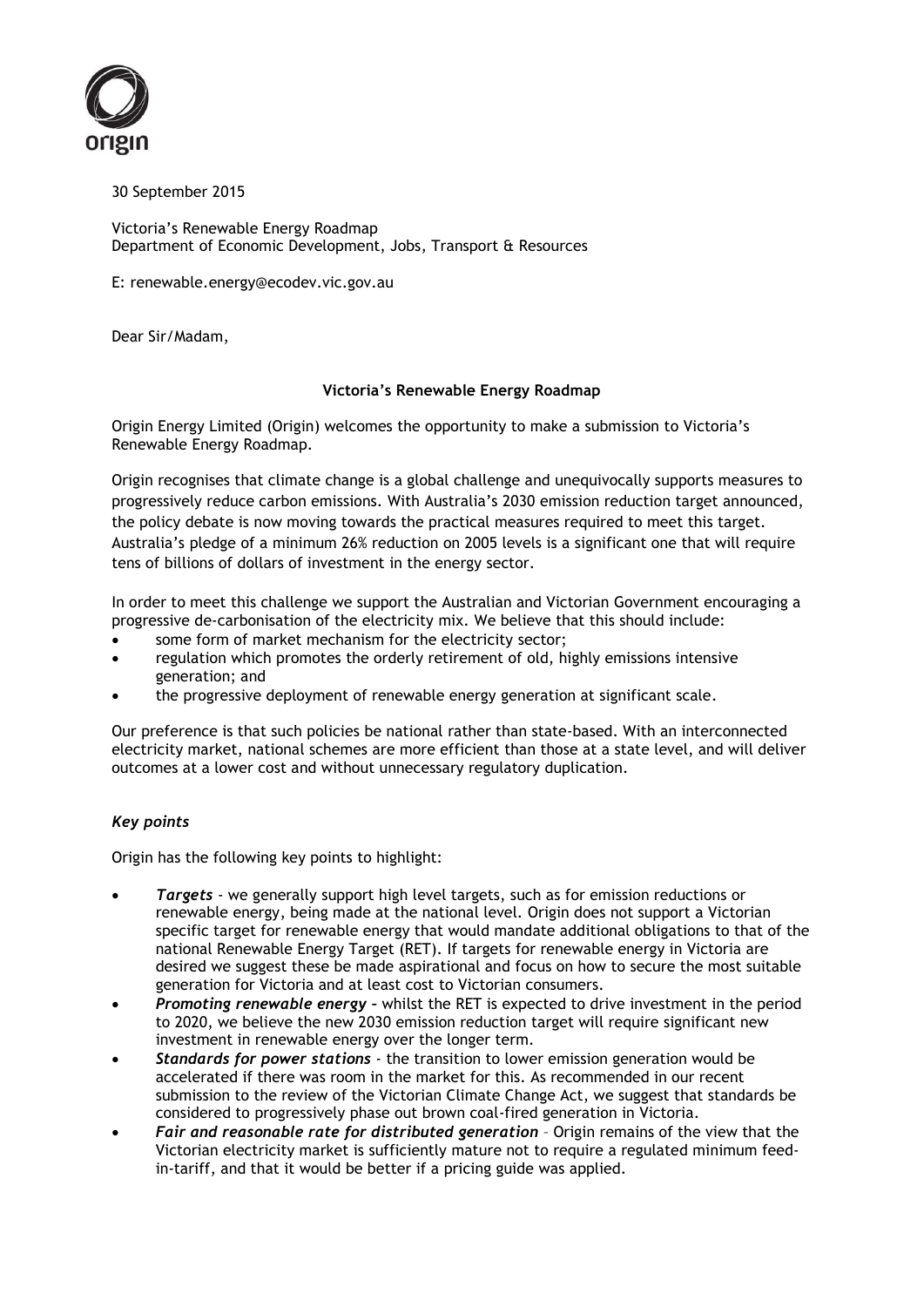- *Planning regulation* Origin welcomes recent reforms such as locating approval within the central authority of the Planning Minister and cutting the two kilometre landowner consent boundary to one kilometre but has some concerns with the definition of 'wind energy facility' in Amendment VC 125 of the Victorian Planning Provisions.
- *Greenpower -* should continue to be an important mechanism as it allows those customers who choose to make an additional contribution to renewable energy the opportunity to do so, without cross-subsidy.
- *Regulation of innovative energy models* an exemption framework is an appropriate mechanism for regulating alternative energy sellers where consumers voluntarily choose to contract with them.

# *Targets*

Origin supports the progressive decarbonisation of the electricity sector in Australia and views the increased deployment of solar and wind technologies as a key part of this transition. Our philosophy is that this deployment should be underpinned by sustainable policy that encourages the commercial uptake of renewable generation sources, without excessive cost subsidisation. We expect rooftop solar PV installations to continue growing strongly and have invested in expanding our solar and emerging technologies businesses. We also support the deployment of large-scale generation sources such as utility scale solar and wind.

Falling technology costs have created genuine opportunities for solar and emerging technologies businesses, as demonstrated by the substantial number of alternative energy sellers that have entered markets across Australia. Consumers stand to benefit more from businesses competing for market share to deliver these services at an affordable price than they will from Government interventions. Origin does not support a Victorian specific target for renewable energy that would mandate additional obligations to that of the RET. The cost curve for solar technologies continues to fall largely due to external factors, such as breakthroughs in research and development and improved economies of scale in manufacturing. Mandating additional targets may see the uptake of technology before they reach cost competitiveness, with the result that consumers will pay more for products than they would under a market led rollout.

State jurisdictions must be particularly sensitive to Federal energy and climate change policy and how proposed state policies may interact. Additional state policies can drive up costs for consumers and adversely impact on a state's relative economic competitiveness. We believe that delivering low cost renewable energy generation for Victoria generally requires a nationally consistent approach. Origin therefore encourages the Victorian Government to carefully consider the role its renewable energy initiatives play in the context of global and Australian carbon reduction targets and initiatives, and with consideration of the broader impact on an oversupplied National Energy Market (NEM).

If targets for renewable energy in Victoria are desired we suggest these be made aspirational and focus on how to secure the most suitable generation for Victoria and at least cost to Victorian consumers. Government tenders for renewable energy, as long as they are not additional to the LRET, may be one way to achieve this.

#### *Promoting renewable energy*

Origin is committed to meeting our obligation under the RET and can achieve this through various options including building projects directly, underwriting projects through power purchase agreements, or by purchasing certificates on market. We are currently considering the potential development of Stockyard Hill Wind Farm in Victoria, which has already received planning approval, and the potential for utility scale solar plants in Queensland, to help meet the target. Origin is also one of the largest installers of rooftop solar systems in Australia, having directly installed about 80,000 systems to date. In total, about 390,000 of Origin customers have solar systems. This year, Origin launched a new solar leasing product, which allows more customers to access the benefits of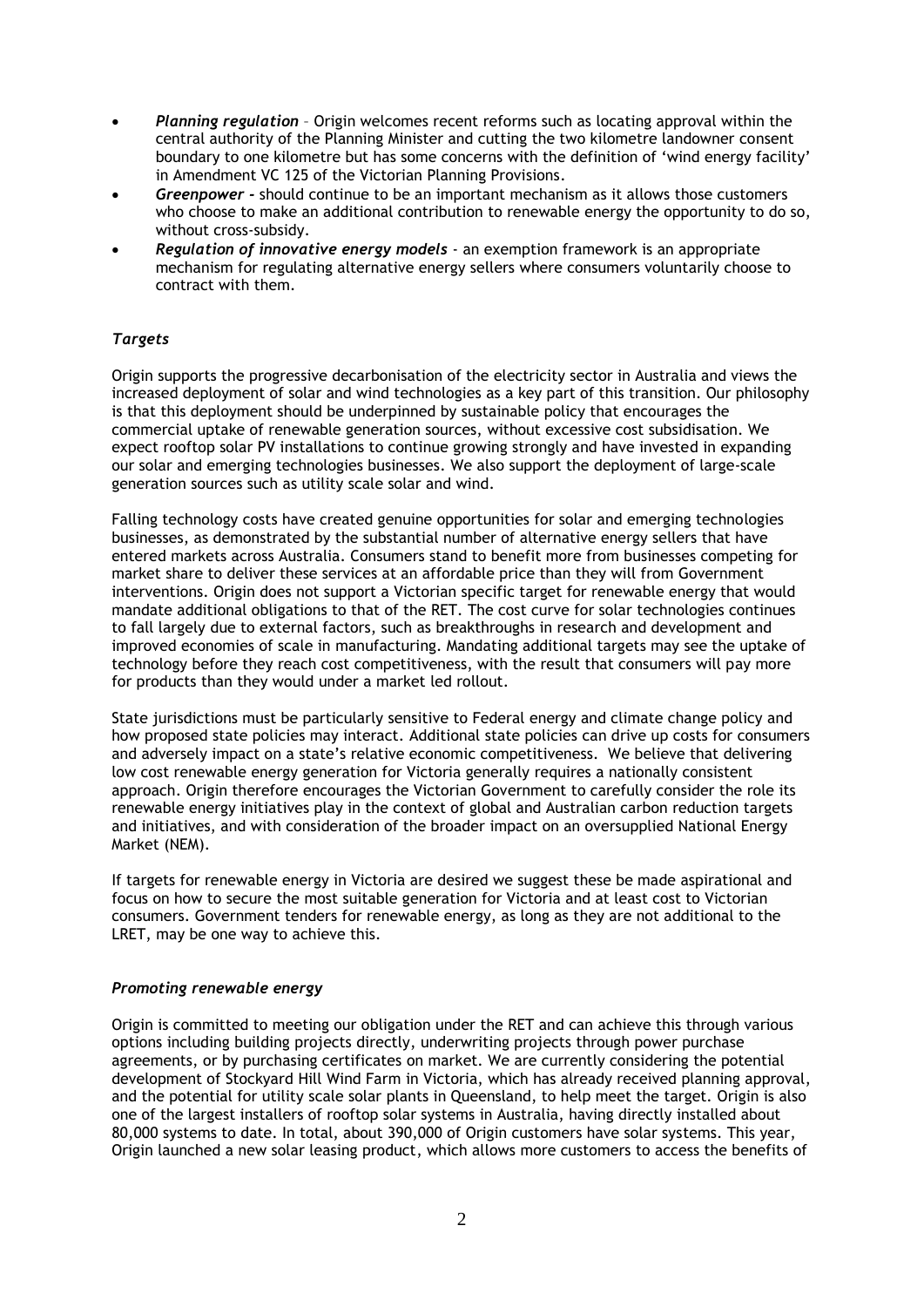solar without having to purchase the system. We are also exploring new battery technologies which are expected to be offered in the second half of the 2015 calendar year.

The Large-scale Renewable Energy Target (LRET) of 33 TWh by 2020 is a significant challenge for the energy industry which we estimate will require about 5,000 MW of new renewable capacity to be built over the next five years. To put this in context, we recently commenced receiving the full output of the 270 MW Snowtown II windfarm, the second largest in the country. To achieve the new build under the LRET target will require about another 18 large wind farms like Snowtown II to be built over the next few years. Victoria has a number of cost competitive sites that may attract investment.

As stated above, Origin does not support a Victorian specific target for renewable energy that would mandate additional obligations to that of the Renewable Energy Target (RET), especially in the period to 2020.

However, with Australia's 2030 emission reduction target now announced we believe a significant increase in renewable energy will be required in the period 2020 to 2030. As Origin's Managing Director, Grant King noted in a recent speech to CEDA,<sup>1</sup> a 50% renewable energy target by 2030 (equating to approximately 125 TWh of renewable energy) would deliver less than half of the announced carbon emissions reduction target.

With this in mind, we support the Victorian and Australian Governments encouraging a progressive de-carbonisation of the electricity mix. In recent submissions<sup>2</sup> we have stated that:

*"In the long-term, Origin continues its support for a well-designed market mechanism of some form for the electricity generation sector – whether this is a baseline and credit scheme or some other form. This could be complemented by:*

- *regulation which promotes the orderly retirement of old, highly emissions intensive plant;*
- *emissions performance standards for new plant; and*
- *sustainable policy which encourages the commercial deployment of renewable generation sources without excessive subsidy."*

Our preference is that the policies listed above be national rather than state-based. In the case of Victoria, there are unique circumstances in that the state is reliant on highly emissions intensive brown coal generation, and in combination with an oversupplied market, this can create a barrier for investment in new renewable energy sources. We suggest that policies should be examined to progressively phase out brown coal generation, as this will deliver the biggest impact on reducing emissions in Victoria and Australia. It is also in Victoria's interest to influence the design of such policy, to minimise the impacts of structural adjustment on jobs and the economy.

#### *Standards for power stations*

Whilst Victoria is part of the National Electricity Market (NEM) it stands out because of its reliance on old, highly emissions intensive brown coal-fired generation for the majority of its electricity. With electricity demand remaining relatively flat, a number of marginal coal-fired plants have been mothballed or retired in the NEM, but this has generally been in other states<sup>3</sup>. For a combination of reasons, including the very low marginal costs of existing local brown coal reserves and ownership structure, large brown coal fired generators in Victoria are still running at high capacity factors. Without policy intervention of some sort, this situation is not expected to change for a number of years. From a greenhouse gas perspective this is a perverse situation.

Tarright and Beyond", Grant King, Managing Director Origin Energy, speech to the Committee for Economic Development of Australia, Brisbane,9 September 2015.

<sup>2</sup> For example, see our submission to the Australian Government's consultation paper "*Setting Australia's post-2020 target for greenhouse gas emissions*", 27 April 2015 and our submission to the Review of the Victorian *Climate Change Act 2010*, 7 August 2015.

<sup>3</sup> We note that some smaller power stations in Victoria such as Anglesea and Energy Brix have been retired/mothballed.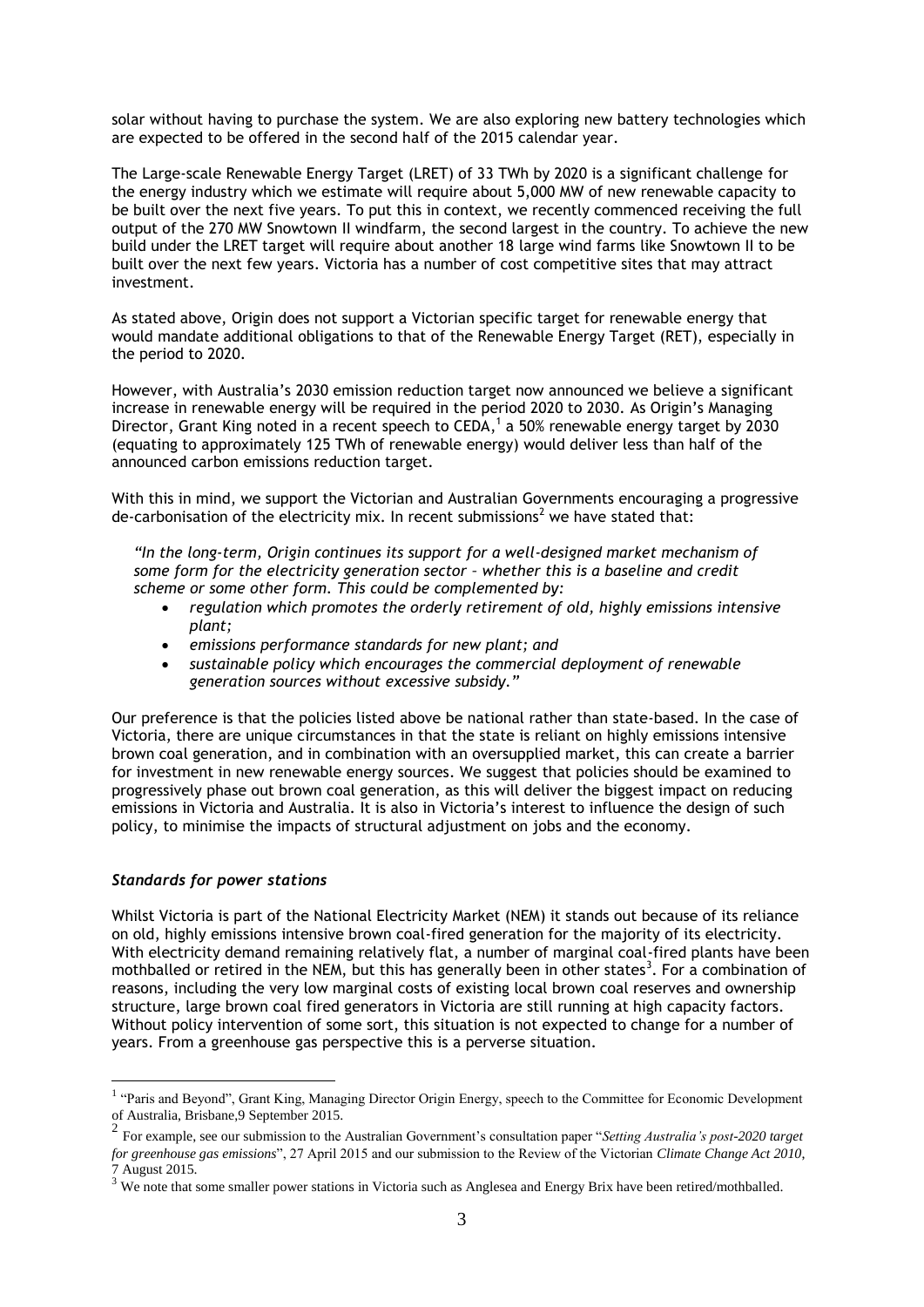Whilst the Large-scale Renewable Energy Target (LRET) will underpin some new investment in renewable energy, the transition to lower emission generation would be accelerated if there was room in the market for this. As recommended in our recent submission to the review of the Victorian *Climate Change Act 2010*, we suggest that standards be considered to progressively phase out brown coal-fired generation in Victoria. Standards are currently being implemented in North America with the US basing theirs on emissions intensity and Canada on the age of its generators. Either policy could be applied in Victoria. In comparison to a carbon tax or emission trading scheme, standards are simple to communicate to the public and their results are more tangible. We note also that the four large Victorian brown-coal generators received the vast majority of compensation under the Carbon Pricing Mechanism (over \$1.5 billion), even though it was only in place for two years and has now been repealed.

The chart below lists the coal-fired generators in the NEM by carbon intensity (sent-out basis):



Source: AEMO

This phased closure would need to be accompanied by appropriate structural adjustment packages as well as environmental site remediation. Standards for new generation could also be considered at the national level to ensure that whatever replaces the existing brown coal power stations is of much lower carbon intensity.

# *Fair and reasonable rate for distributed generation*

The Victorian Government has recently released its terms of reference for the Essential Services Commission of Victoria (ESCV) to investigate the true value of distributed energy. Presumably, this review will include an examination of the method presently used by the ESCV to calculate the mandated minimum feed-in-tariff for small renewable energy generators. Origin looks forward to contributing to this review in coming months. It is disappointing that the examination of the merits of deregulating the feed-in-tariff have been explicitly ruled out by the Government in this review. Origin remains of the view that the Victorian electricity market is sufficiently mature not to require a mandated minimum feed-in-tariff, and that it would be better if the ESCV simply published a pricing guide (as is the case in NSW) rather than mandating a minimum price. As the NSW Independent Pricing and Regulatory Tribunal (IPART) has stated in one of their solar feed-in-tariff determinations:

*"In our view, a competitive market is the best way to provide the fair value for PV exports, and the market should determine the fair value of PV exports through competition. We consider that mandating minimum feed-in-tariffs will lead to fewer offers that consumers can choose from and less incentive for retailers to innovate….*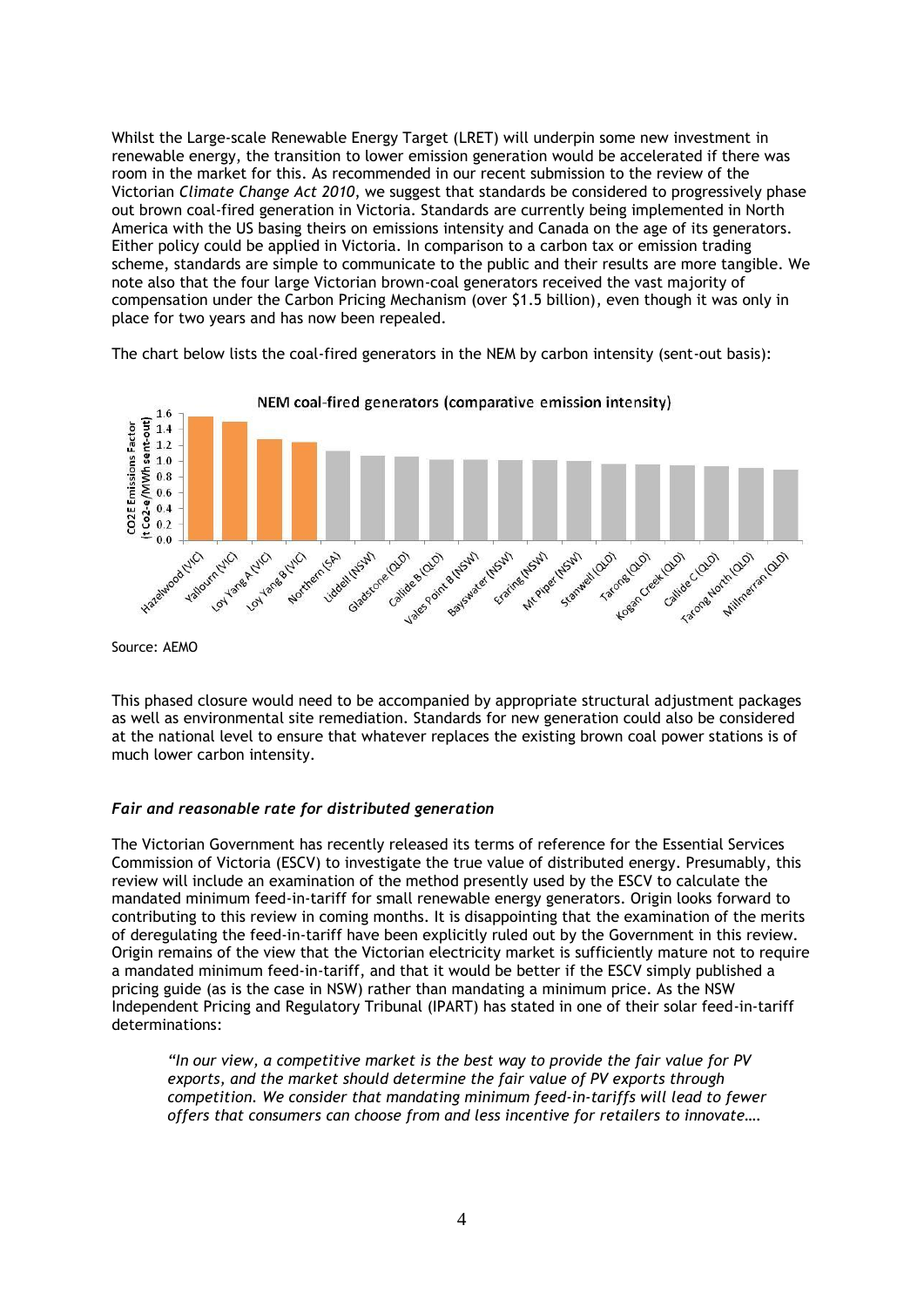### *Mandating minimum feed-in tariffs will also not guarantee that PV customers will be better off … because feed-in tariffs are only one component of a retailer's market offer."*<sup>4</sup>

Further, to the extent that a value of distributed generation to the electricity market may be found, it is most likely to be efficiently determined through an open and competitive market rather than a regulated determination. As IPART has acknowledged in a report investigating the true value of solar electricity, setting mandated minimum tariffs risks regulatory error whereby the regulator sets a tariff that is too high or too low to meet the efficient costs and to reflect its competitive value.<sup>5</sup> Competition is also crucial because in a highly competitive retail market, such as Victoria, retailers can use feed-in-tariffs to compete for customers. Retailers risk losing a significant share of the market if they do not make available reasonable feed-in-tariffs; this incentive will only continue to rise along with the anticipated increase in PV installations.

To determine the true value of distributed energy, it is also worth recognising the existing subsidies that are already in place to assist residential solar customers with obtaining value from their systems. As part of the RET the Small-scale Renewable Energy Scheme (SRES) already provides an upfront subsidy that significantly reduces the cost associated with installing a distributed energy system. Distributed energy customers are therefore obtaining a benefit for their electricity before their system is installed. These subsidies ought to be accounted for in any estimate of the true value of solar electricity.

In terms of the value of distributed generation on the electricity network, and any social or environmental value that it may possess, Origin is of the view that this is best captured through national policies rather than state-based schemes. Any value to the electricity network that distributed energy may provide needs to be assessed in the context of nationally regulated network determinations; this value cannot be efficiently passed through by retailer feed-in-tariffs, which express the wholesale market value of that electricity. Similarly, the social and environmental cost of greenhouse gas emissions is best captured through a nationally administered carbon pricing mechanism of some form for the electricity sector. Applying feed-in-tariffs to capture this value will merely increase cross-subsidies between customers.

The Government has indicated a willingness to examine whether the processes for connecting distributed generation can be streamlined and simplified. Origin supports these moves. In our experience, grid connection of large scale solar installations can be challenging with respect to connection specifications and assessment as well as network tariff assignment. However, we also acknowledge that the increasing volume of solar systems being connected to the network will impact on the traditional operational voltage levels in areas of the distribution system. This outcome can generate higher levels of scrutiny and analysis by distribution businesses prior to approvals. In Origin's view, more transparent timeframes in connection processes could improve the efficiency of connections overall, but they should not be at the expense of properly considering the impact of distributed generation on the grid.

# *Reform of planning laws*

<u>.</u>

In relation to planning laws, Origin welcomes efforts to "cut red tape" by locating approval within the central authority of the Planning Minister and cutting the two kilometre landowner consent boundary to one kilometre. These are reasonable changes that may assist to make large scale wind farm investment more attractive in Victoria. We are concerned, however, by changes to the definition of 'wind energy facility' to Amendment VC 125 of the Victorian Planning Provisions. In our view, the broadening of the definition of 'wind energy facility' may have the unintended consequence of increasing the regulatory burden for wind farm developers – particularly in relation to the approval of minor utility scale powerline infrastructure. Origin has detailed our concerns in writing with the Department of Environment, Land, Water and Planning. We refer the Department

<sup>4</sup> Independent Pricing and Regulatory Tribunal, *Final report- Solar feed-in-tariffs- The subsidy free value of electricity from small scale solar PV units from 1 July 2014*, 16 June 2014, p. 9.

<sup>5</sup> Independent Pricing and Regulatory Tribunal, *Final report- Setting a fair and reasonable value for electricity generated by small-scale solar PV units in NSW*, March 2012, p. 5.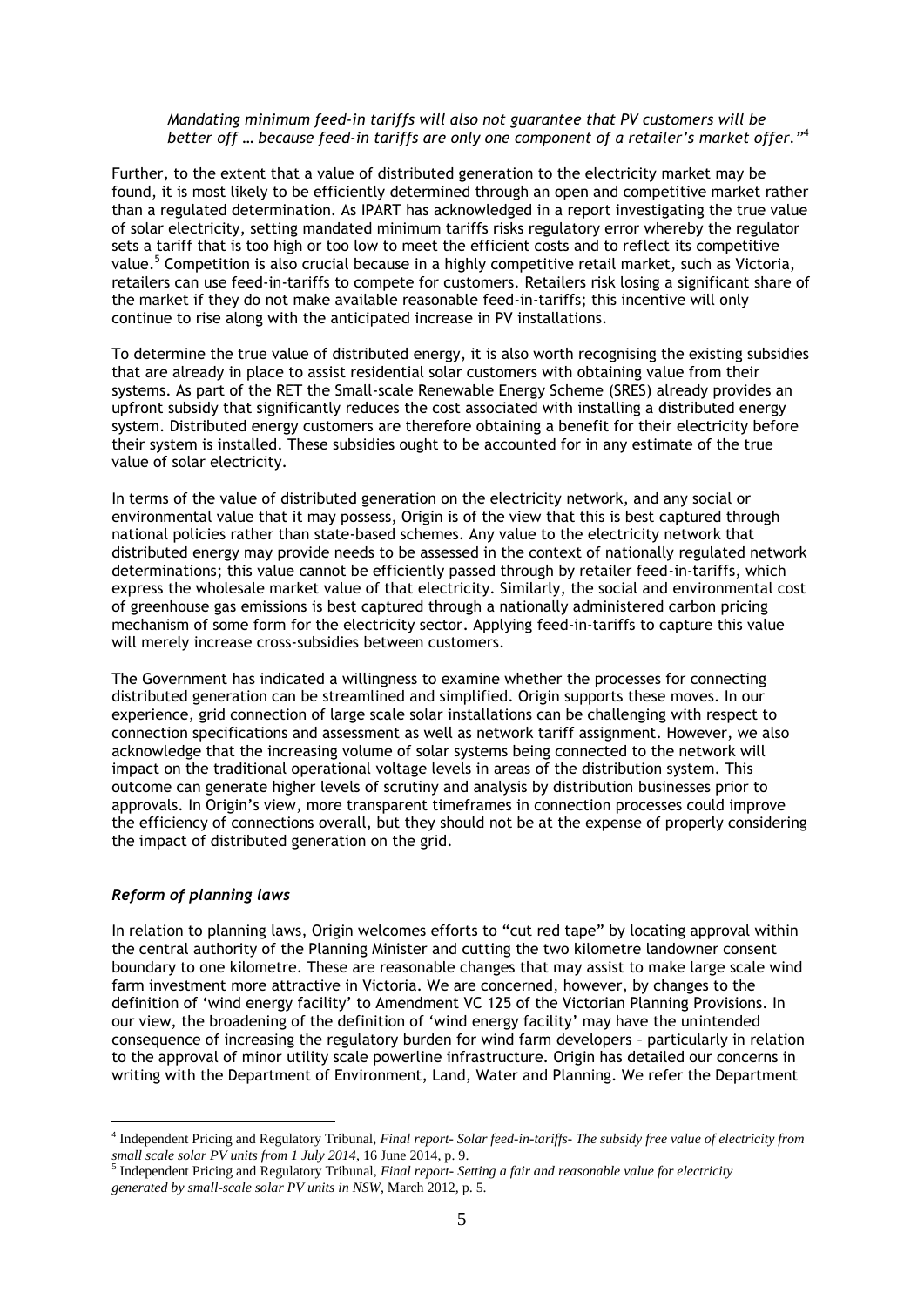of Economic Development, Jobs, Transport and Resources to this correspondence as part of their consideration for the Roadmap.

## *GreenPower*

GreenPower is a voluntary, government accredited, program that supports the production of electricity from renewable sources over and above the mandatory targets set under the RET. GreenPower has proved to be a very popular scheme and Origin believes that GreenPower should continue to be an important mechanism as it allows those customers who choose to make an additional contribution the opportunity to do so. Importantly, it does not involve a cross subsidy and does not force other customers to pay for this additional support. In this way it is an equitable, market driven product.

Essentially, GreenPower involves retailers purchasing additional Large-scale Generation Certificates (LGCs) from accredited providers (such as wind and solar farms) for their GreenPower customers and then voluntarily surrendering these. The GreenPower program undertakes a rigorous audit of providers to ensure the correct amount of LGCs has been purchased and surrendered each year.

## *Regulation of innovative energy models*

With respect to the regulation of innovative alternative energy models, Origin affirms the views in its recent submission to the Department on proposed amendments to the General Exemption Order. In essence, Origin believes an exemption framework is an appropriate mechanism for regulating alternative energy sellers where consumers voluntarily choose to contract with an alternative energy seller and supply is supplementary to consumer's grid supplied energy. Origin believes the alternative option of authorisation (i.e. licence) will impose regulatory costs with little benefit to customers. We also do not support the consumer protection framework being overly prescriptive as customers of energy sellers already have access to protections under the Australian Consumer Law and Competition and Consumer Act. However, we consider it appropriate for an alternative energy seller business to:

- make clear that a customer maintains the right to choose its own retailer;
- make clear that an alternative energy seller is not an authorised retailer and therefore what consumer protections apply to non-market consumers in its network;
- explain the applicable process for dispute resolution;
- set out the frequency of bills and terms for payments; and
- provide adequate information on the term and costs that apply to the agreement.

If you have any questions regarding this submission please contact Matthew Kaspura (Manager Carbon Policy) on +61 2 8345 5287. We look forward to further consultation as Victoria's climate change policy evolves.

Yours sincerely,

Tim O'Grady General Manager Public Policy and Government Relations Origin Energy Limited GPO Box 5376 Sydney NSW 2001 +61 2 8345 5250–[Tim.OGrady@originenergy.com.au](mailto:Tim.OGrady@originenergy.com.au)